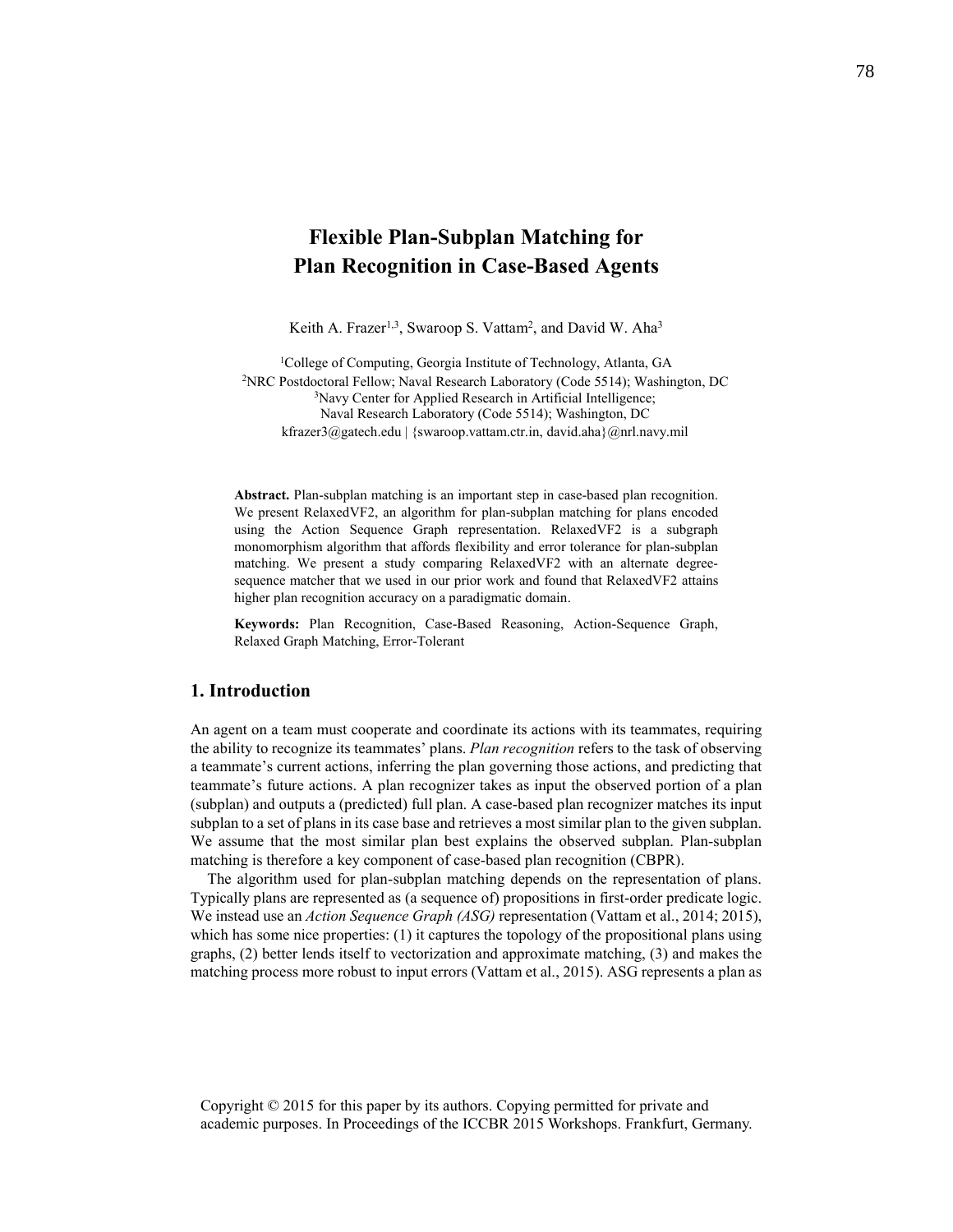a labeled directed multigraph. Plan-subplan matching using ASGsreduces to graph-subgraph matching.

We introduce the RelaxedVF2 algorithm for graph-subgraph matching that is tailored to matching plans represented as ASGs. RelaxedVF2 is an extension of the popular VF2 algorithm (Cordella et al., 2004) for subgraph isomorphism. The extensions to VF2 we propose transform it into a subgraph monomorphism matching algorithm, which makes RelaxedVF2 better suited for additional edges that arise between the nodes of states and actions as a plan's observed execution progresses.

In §2 we present related work on CBPR and graph matching techniques. In §3 we present the ASG representation for plans. In §4 we present our plan-subplan matching approach, including the RelaxedVF2 algorithm and the scoring function. In §5 we present an initial empirical study comparing the performance of RelaxedVF2 to an alternative degreesequence matching algorithm that we used in our prior work (Vattam et al., 2015). Our results show that RelaxedVF2 compares favorably to the alternative approach. We conclude and discuss future research plans in §6.

### **2. Related Research**

Several approaches has been proposed to address the problem of plan recognition (Sukthankar et al., 2014), including consistency-based (e.g., Hong, 2001; Kautz & Allen, 1986; Kumaran, 2007; Lau et al., 2003; Lesh & Etzioni, 1996), and probabilistic approaches (e.g., Bui, 2003; Charniak & Goldman, 1991; 1993; Geib & Goldman, 2009; Goldman et al., 1999; Pynadath & Wellman, 2000). Both types are "model-heavy", requiring accurate models of an actor's possible actions and how they interact to accomplish different goals. Engineering these models is difficult and time consuming. Furthermore, these plan recognizers perform poorly when confronted with novel situations and are brittle when the operating conditions deviate from model parameters.

CBPR is a model-lite, less studied approach to plan recognition. Existing CBPR approaches (e.g., Cox & Kerkez, 2006; Tecuci & Porter, 2009) eschew generalized models for plan libraries that contain plan instances which can be gathered from experience. CBPR algorithms can respond to novel inputs outside the scope of their plan library by using plan adaptation techniques. However, earlier CBPR approaches were not error-tolerant.

In contrast, our work on SET-PR focuses on error-tolerant CBPR (Vattam et al., 2014; 2015). We showed that SET-PR is robust to three kinds of inputs errors (missing, mislabeled, and extraneous actions). One of the factors contributing to its robustness is that SET-PR uses an ASG plan representation and the degree sequence similarity function for plan-subplan matching. Although we previously showed that SET-PR was robust to input errors, there is room for improvement.

VF2 (Cordella et al., 2004) is an exact graph matching algorithm for finding node-induced subgraph isomorphisms. It is one of the few such algorithms applicable to directed multigraphs. Our extension, RelaxedVF2, transforms VF2 from finding node-induced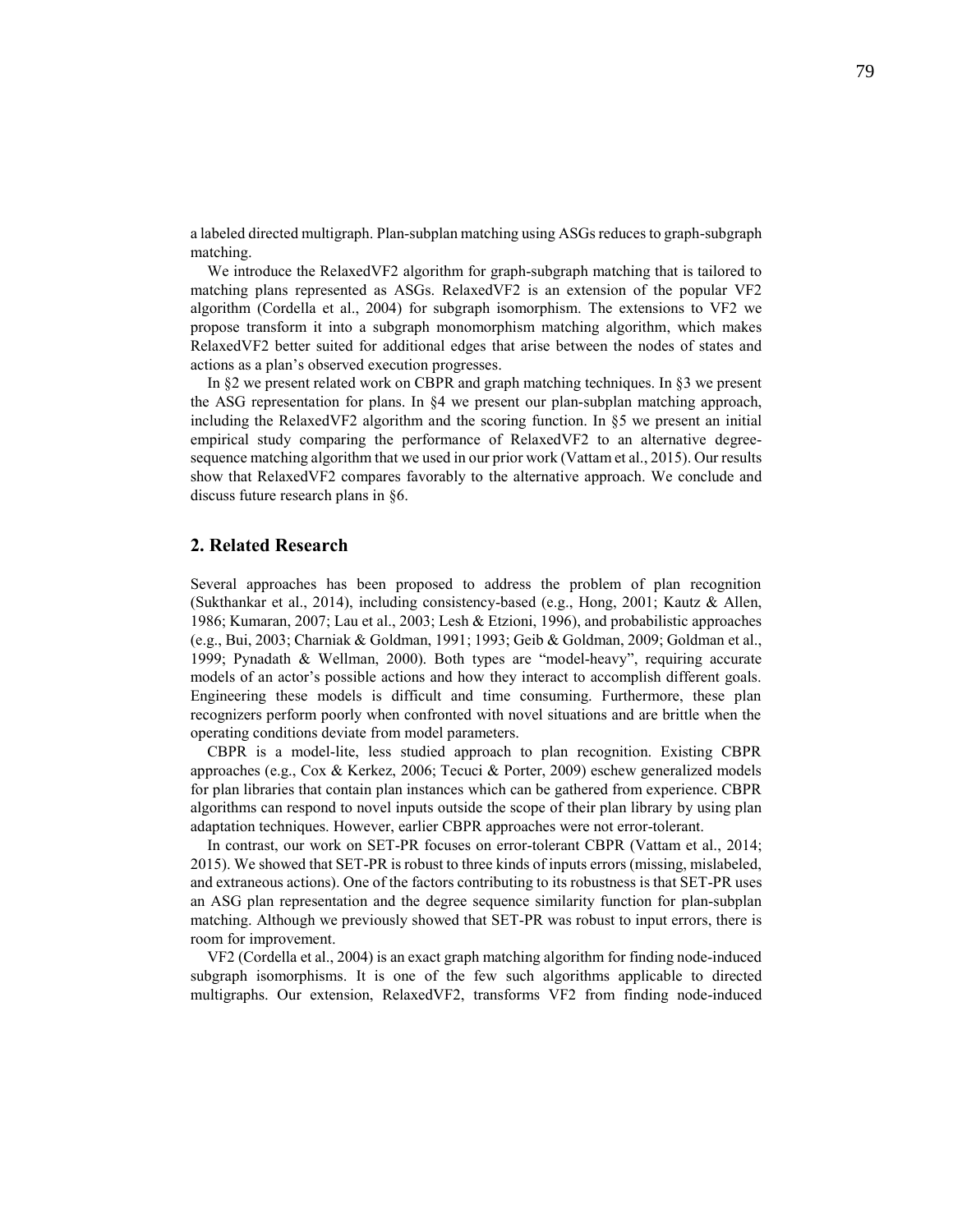subgraph isomorphisms to subgraph monomorphisms (see Figure 1 for an illustration on how these differ) and by modifying it to return partial mappings from graph to subgraph when no complete match is available.



**Figure 1:** Graph B is a *node-induced isomorphism* of Graph A because it is missing a node (1) but preserves all edges between nodes shared in both Graphs A and B. Graph C is a *monomorphism* of A because it is missing a node (1) and an edge (between 4 and 5). Definitions are provided in Section 4.1.

# **3. Plan Representation: Action Sequence Graphs**

Suppose a plan is modeled as an *action state sequence*  $s = \langle (a_0, s_0), ..., (a_n, s_n) \rangle$ , where each action  $a_i$  is a ground operator in the planning domain, and  $s_i$  is a ground state obtained by executing  $a_i$  in  $s_{i-1}$ , with the caveat that  $s_0$  is an initial state,  $a_0$  is null, and  $s_n$  is a goal state. An action  $\alpha$  in  $(a, s) \in s$  is a ground literal  $p = p(o_1; t_1, ..., o_n; t_n)$ , where  $p \in P$  (a finite set of predicate symbols),  $o_i \in \mathbf{O}$  (a finite set of object types), and  $t_i$  is an instance of  $o_i$  (e.g., stack(block:A, block:B)). A state **s** in  $(a, s) \in s$  is a set of ground literals (e.g., {on(block:A,block:B), on(block:B,substrate:TABLE)}).

An *Action Sequence Graph (ASG)* is a graphical representation of a plan that preserves its topology (including the order of the propositions and their arguments). Vattam et al. (2014; 2015) provide a detailed definition of ASGs and their generation. An ASG is automatically generated by transforming individual propositions in a plan into predicate encoding graphs, and by taking the union of all the individual predicate encoding graphs so as to maintain the total order of the plan. Figure 2 shows an example proposition and its corresponding predicate encoding graph. Figure 3 shows an example full plan and its corresponding ASG. An ASG is a labeled directed multigraph, which constrains the set of graph matching algorithms that can manipulate them.



**Figure 2:** A predicate encoding graph corresponding to  $p = put(block: a, block: b, table: t)$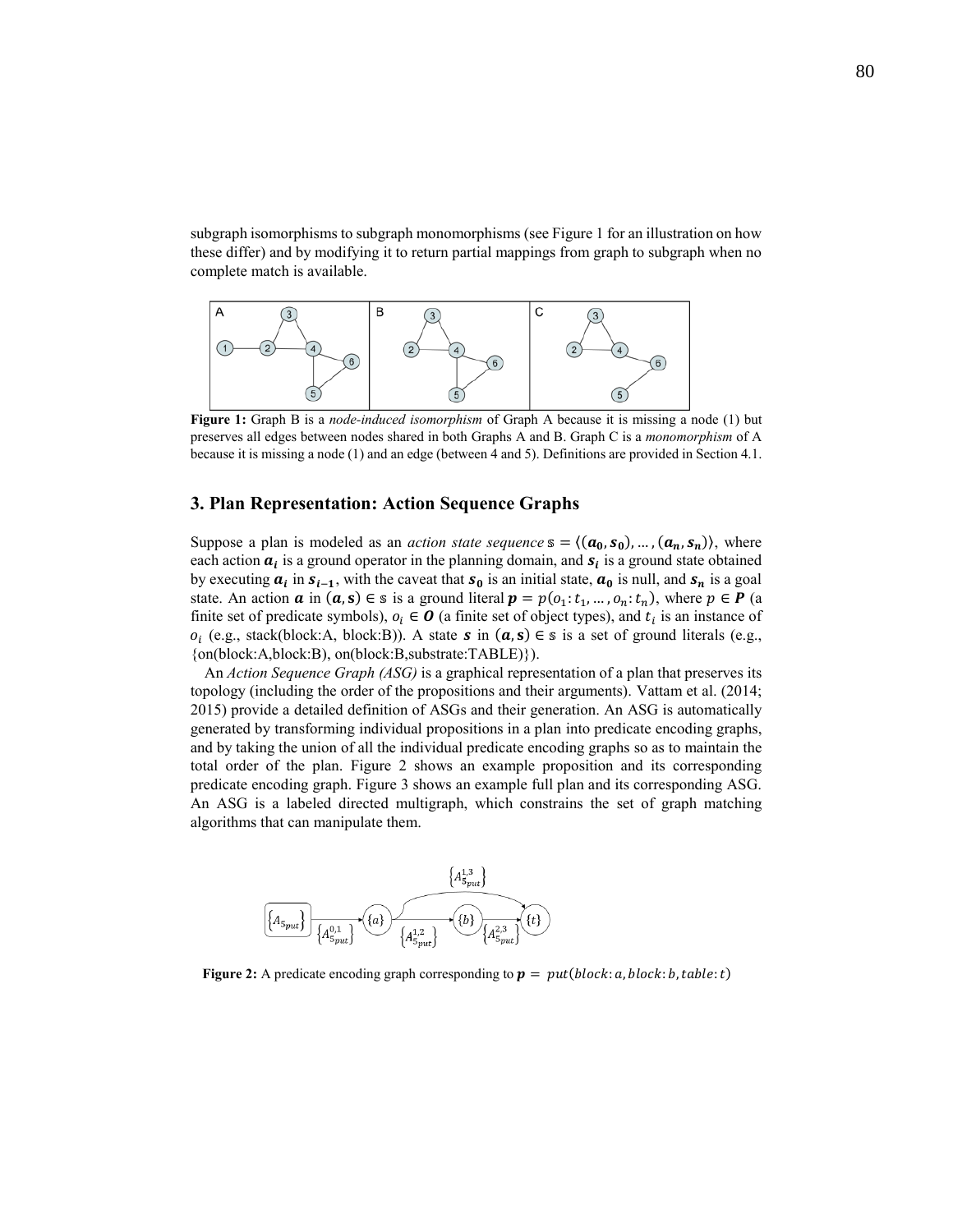# **4. Robust Plan-Subplan Matching**

As our goal is error-tolerant plan recognition, our approach requires plan-subplan matching that is robust to input errors. Plan-subplan matching requires a measure of similarity. As we encode our plans in the case library and the input subplans as graphs, we utilize maximum common subgraph *monomorphism* as a measure of similarity between them rather than the more conventional maximum common subgraph *isomorphism* measure.



**Figure 3:** An example of a plan with three action-state sequences and its corresponding ASG

Let  $G_1, G_2$  be graphs composed of sets of vertices and edges  $V_1, V_2$  and  $E_1, E_2$  respectively.  $G_2$  is *isomorphic* to a subgraph of  $G_1$  if there exists a one-to-one mapping between each vertex of  $V_2$  and a vertex in  $V_1$  and the number of edges between nodes in the mapping are maintained.  $G_2$  is instead *monomorphic* if it consists of any subset of the vertices and edges of  $G_1$ . Monomorphism must be utilized over isomorphism when matching incomplete subplans to complete plans in the case library because as plans are observed new edges are often added relating existing action and state vertices.

RelaxedVF2 (§4.1), an exact graph matching algorithm, does not return a similarity score. It instead returns a one-to-one mapping of nodes between the subplan and plans in the case library. While the length of the maximum common subgraph is often used to score matches, we instead developed a more nuanced candidate scoring algorithm (§4.2) to increase matching accuracy.

## **4.1 RelaxedVF2**

RelaxedVF2 (Algorithm 1) computes the maximum common subgraph monomorphism between two labeled directed multigraphs. Here we refer to node-induced isomorphism as a subset of the nodes with all corresponding edges between them.

VF2 matches two graphs,  $G_1$  and  $G_2$ , using semantic and syntactic feasibility functions to iteratively add compatible nodes of the graphs to an internal mapping, M, which is expressed as a set of pairs  $(n, m)$  that represent the mapping of a node  $n \in G_1$  with a node  $m \in G_2$ . Therefore, a mapping *M* is a *graph* isomorphism if it is a bijective function that preserves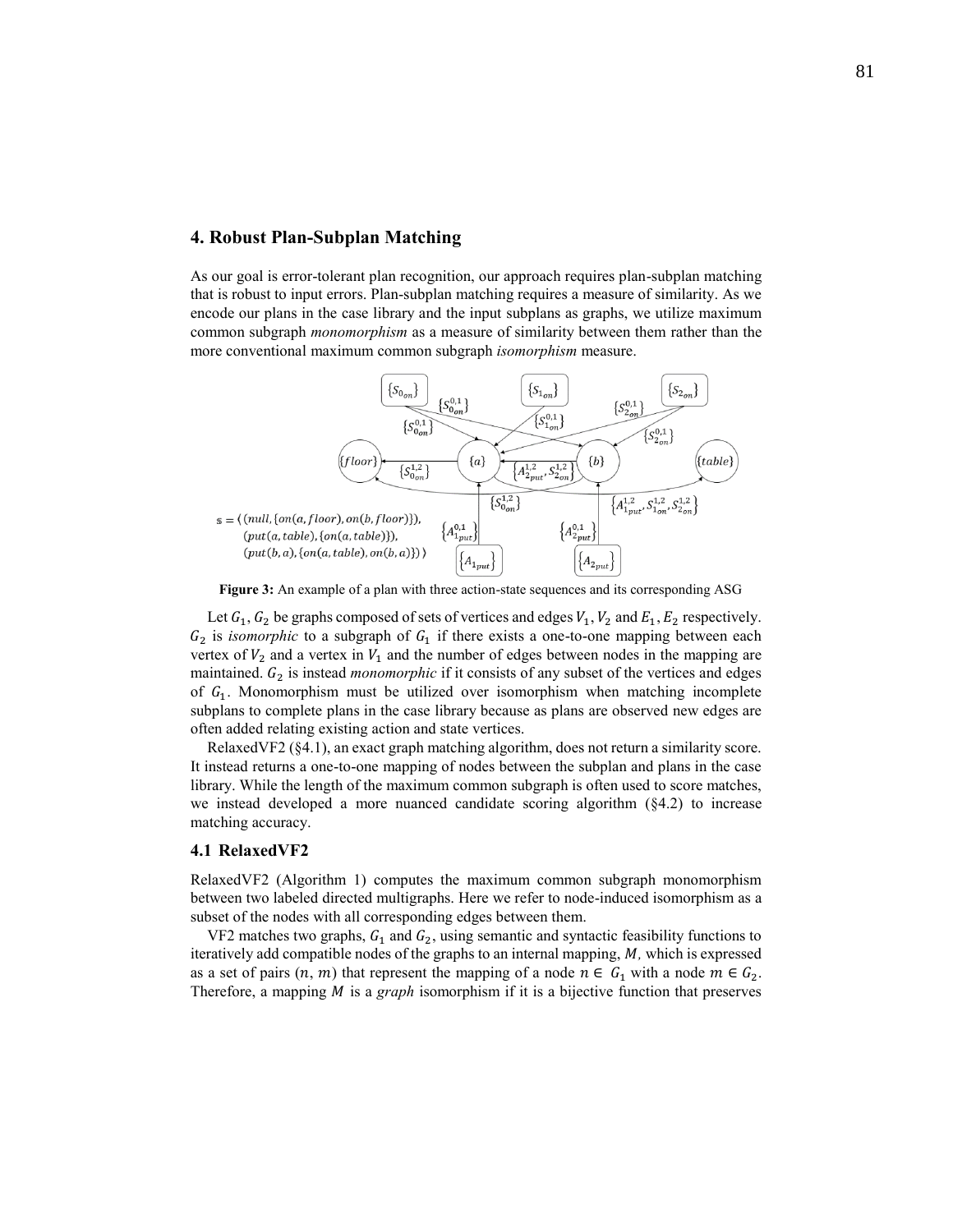the branching structure of the two graphs, and *M* is a *subgraph* isomorphism if the mapping is an isomorphism between  $G_2$  and a subgraph of  $G_1$ .

The original VF2 algorithm uses five syntactic feasibility rules to check if a pair  $(n, m)$ can be included in  $M$ . These rules are listed in Table 1.

| VF2                                                                                                                                                                                                                                                                                               | <b>RelaxedVF2</b>                                                                                                                                                                                                                                                                                     |
|---------------------------------------------------------------------------------------------------------------------------------------------------------------------------------------------------------------------------------------------------------------------------------------------------|-------------------------------------------------------------------------------------------------------------------------------------------------------------------------------------------------------------------------------------------------------------------------------------------------------|
| $R_{pred}(s, n, m) \Leftrightarrow$<br>$(\forall n' \in M_1(s) \cap Pred(G_1, n) \exists m' \in$<br>$Pred(G_2, m)   (n', m') \in M(s)) \wedge (\forall n' \in$<br>$M_2(s) \cap Pred(G_2, n) \exists m' \in$<br>$Pred(G_1, m)   (n', m') \in M(s)$                                                 | $R_{pred}(s, n, m) \Longleftrightarrow$<br>$\forall n' \in M_2(s) \cap Pred(G_2, n)$<br>$\exists m' \in Pred(G_1, m)   (n', m') \in M(s)$                                                                                                                                                             |
| $R_{succ}(s,n,m) \Leftrightarrow$<br>$(\forall n' \in M_1(s) \cap Succ(G_1, n) \exists m' \in$<br>$Succ(G_2, m) (n', m') \in M(s)) \wedge (\forall n' \in$<br>$M_2(s) \cap Succ(G_2, n) \exists m' \in$<br>$Succ(G_1, m)   (n', m') \in M(s))$                                                    | $R_{succ}(s,n,m) \Leftrightarrow$<br>$\forall n' \in M_2(s) \cap Succ(G_2, n)$<br>$\left(\exists m' \in Succ(G_1, m)   (n', m') \in M(s)\right)$                                                                                                                                                      |
| $R_{in}(s,n,m) \Leftrightarrow$<br>$(Card(Succ(G_1, n) \cap T_1^{\wedge}in(s)) \ge$<br>$Card(Succ(G_2,n) \cap T_2^{\wedge}in(s))) \wedge$<br>$(Card(Pred(G_1, n) \cap T_1^{\wedge}in(s)) \ge$<br><i>Card</i> ( <i>Pred</i> ( <i>G</i> _2, <i>n</i> ) $\cap$ <i>T</i> _2^ <i>in</i> ( <i>s</i> ))) | $R_{in}(s,n,m) \Longleftrightarrow$<br>$(Card(Succ(G_1, n) \cap T_1^{\wedge}in(s)) \ge$<br>$Card(Succ(G_2,n) \cap T_2^{\wedge}in(s))) \wedge$<br>$(Card(Pred(G_1, n) \cap T_1^{\wedge}in(s)) \ge$<br><i>Card</i> ( <i>Pred</i> ( <i>G</i> _2, <i>n</i> ) $\cap$ <i>T</i> _2^ <i>in</i> ( <i>s</i> ))) |
| $R_{out}(s,n,m) \Leftrightarrow$<br>$(Card(Succ(G_1,n) \cap T_1^{\wedge} out(s)) \ge$<br>$Card(Succ(G_2,n) \cap T_2^{\wedge} out(s))) \wedge$<br>$(Card(Pred(G_1, n) \cap T_1^{\wedge} out(s)) \ge$<br>$Card(Pred(G_2,n) \cap T_2^{\wedge} out(s)))$                                              | $R_{out}(s,n,m) \Leftrightarrow$<br>$(Card(Succ(G_1,n) \cap T_1^{\wedge}out(s)) \ge$<br>$Card(Succ(G_2,n) \cap T_2^{\wedge} out(s))) \wedge$<br>$(Card(Pred(G_1, n) \cap T_1^{\wedge} out(s)) \ge$<br>$Card(Pred(G_2,n) \cap T_2^{\wedge}out(s)))$                                                    |
| $R_{out}(s,n,m) \Longleftrightarrow$<br>$(Card(N_1(s) \cap Pred(G_1, n)) \ge$<br>$Card(N_2(s) \cap Pred(G_2,n))$ $\wedge$<br>$(Card(N_1(s) \cap Succ(G_1,n)) \ge$<br>$Card(N_2(s) \cap Succ(G_2, n)))$                                                                                            |                                                                                                                                                                                                                                                                                                       |

**Table 1:** Syntactic feasibility rules for VF2 and RelaxedVF2

The first two rules determine match compatibility based on an equivalent number of incoming and outgoing edges per node. The final three rules look ahead to adjacent nodes to prune the search tree. We adapted VF2 to relax its enforcement of graph/subgraph edge counts while maintaining rules disqualifying additional edges in the subgraph not present in the graph. We removed the fifth rule because strict lookahead rules run counter to our goal of increased error tolerance. We also made modifications to enable returning partial matches, removing the rule that matches must be equal in length to the subgraph.

We optimized RelaxedVF2 for graph recognition, and thus primarily rely on the semantic similarity of node labels to restrict our search space. Our simple semantic feasibility function uses an exact string match of the node labels. Any plan recognizer using this algorithm would need to provide as input its own domain-specific semantic similarity measure. RelaxedVF2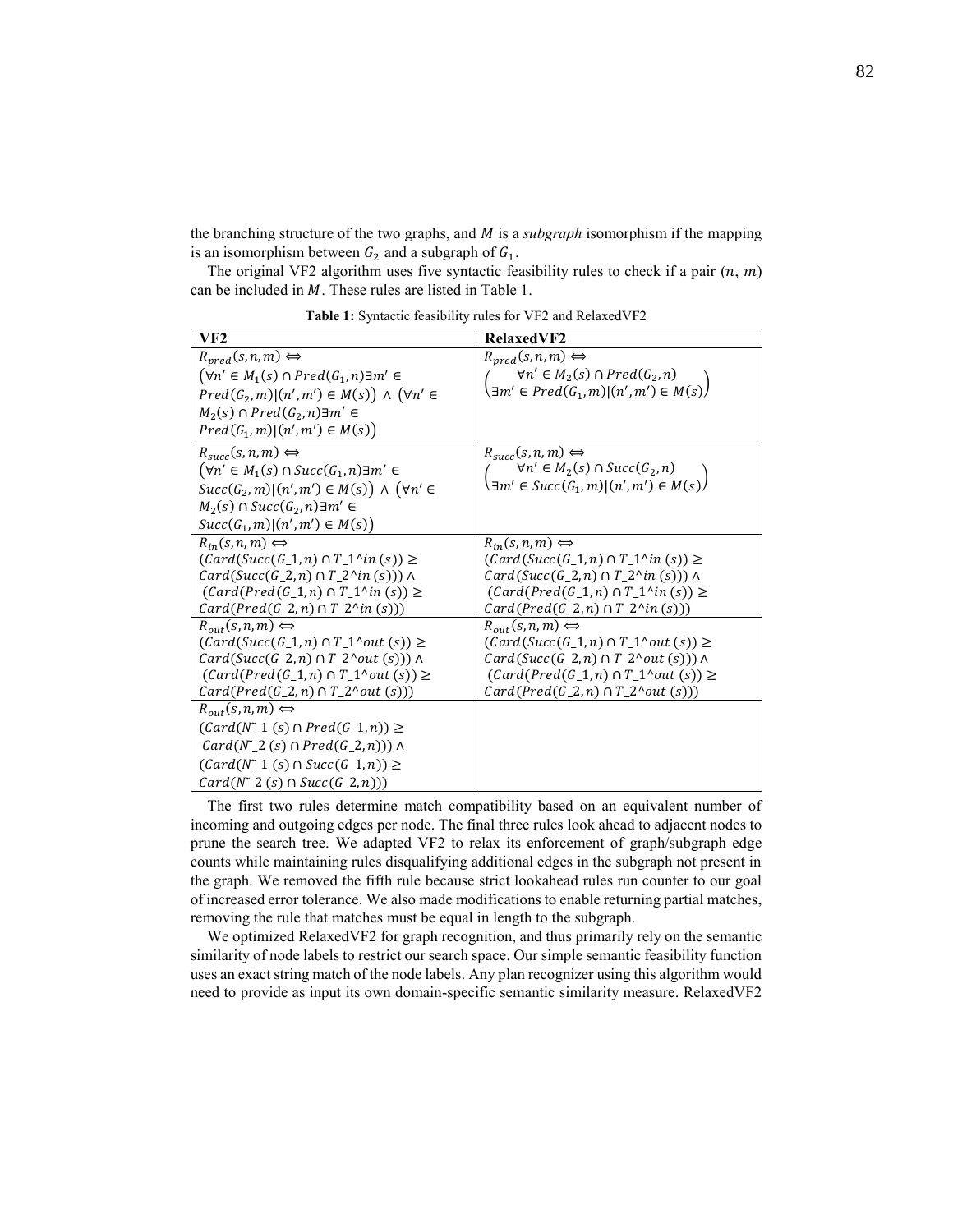uses a depth-first search through all possible nodes that can be added based on semantic and structural similarity. It then progresses to nodes matching on only semantic similarity before finally adding nodes matching using only structural similarity.

# **4.2 Scoring**

The size of the largest common subgraph can be used as a similarity measure (Bergmann, 2002). VF2 is error tolerant and will return matches even if they are of lower quality. Therefore, we designed a metric that is a function of both match size and quality. The match algorithm scores 1 point for every full match based on both semantics and structure (0.7 per semantic match and 0.3 per structural match, based on previous weights used in SET-PR (Vattam et al., 2015)). After retrieving all matches of the subgraph against the case library this score is then used to sort and find the best match.

# **5. Empirical Study**

In this study, we compare plan-subplan matching using two similarity measures on ASGs: (1) RelaxedVF2, and (2) DSQ (degree-sequence matcher) (Vattam et al., 2014; 2015). Our claim is that RelaxedVF2 offers better performance compared to DSQ.

The default plan representation consists of action-state sequences  $((a_0, s_0), ..., (a_n, s_n))$ . We also evaluated a plan representation consisting of only action sequences ( $\langle (\alpha_0),...,(\alpha_n) \rangle$ ) because state information is not always available in all planning domains and it presents a more difficult challenge for DSQ. This yields four conditions: RelaxedVF2ActionStates, DSQActionStates, RelaxedVF2ActionsOnly, and DSQActionsOnly.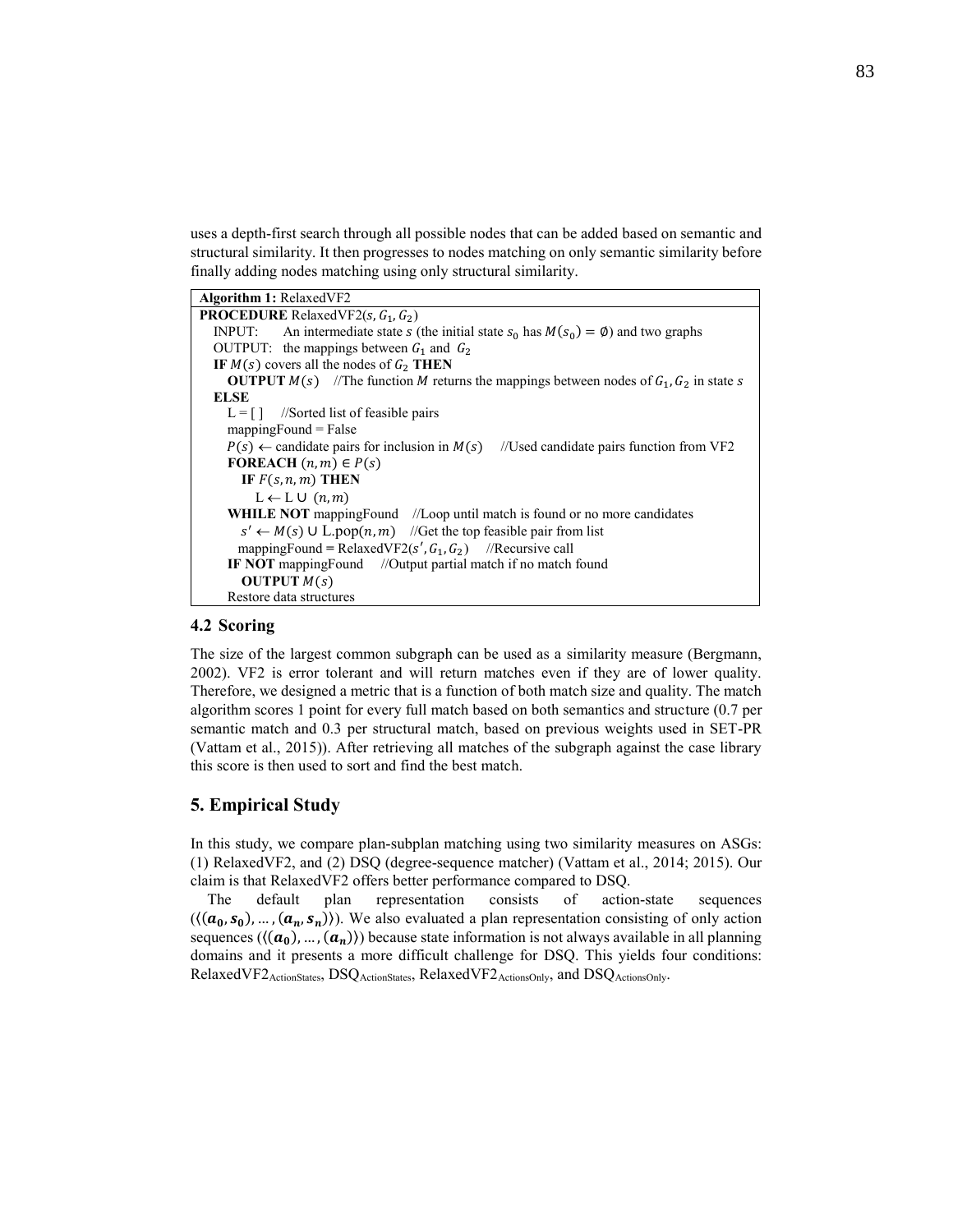We empirically test whether, for error tolerant CBPR, using RelaxedVF2 outperforms DSQ for both the ActionStates and ActionsOnly conditions. We use plan recognition accuracy as our performance metric, where accuracy is defined as the ratio of queries that resulted in correct plan retrieval to the total number of queries.

#### **5.1 Empirical method**

We conducted our experiments in the Blocks World domain, which is simple and allows us to quickly generate a plan library  $L$  with desired characteristics. We used SHOP2 (Nau et al.,  $2003$ ) to generate L's plans as follows. We generated 20 random initial states and paired each with 5 randomly generated goal states to obtain 100 planning problems. Each was given as input to SHOP2 to obtain a plan. We fixed plan length to 20 by discarding any whose length was not 20 and generating a new one (with a different goal state) in its place. This distribution was chosen because it is challenging for plan recognition.

We evaluated plan recognition accuracy using a leave-one-in strategy (Aha & Breslow, 1997). For each compared condition:

- 1. We randomly selected a plan  $\pi$  in  $L(\pi)$  is *not* deleted from  $L$ ).
- 2. We introduced a fixed percentage of error into  $\pi$  consisting of a uniform distribution of missing, mislabeled, and extraneous actions and random distortions of states associated with those actions. The error levels that we tested were  $\{0\%, 10\%, 20\%, 30\%, 40\%, 50\%\}$ .
- 3. The error- $\pi$  plan was then used to incrementally query  $L$  to retrieve a plan. For example, if error- $\pi$  had 20 steps, the evaluator performed 11 queries at the following plan lengths: 0% (initial state only, no actions are observed), 10% (first two actions and states are observed), and so on until 100% (full plan is observed).
- 4. Each query derived from error- $\pi$  was used to retrieve the top matching plan  $\pi^{sol}$ . If  $\pi$  was equal to  $\pi^{sol}$ , it was considered a success and a failure otherwise.
- 5. We repeated steps 1-4 for all 100 plans in  $L$  in each of 20 trials.

This yields 1100 queries per error percent level per trial, yielding 132,000 queries (1100 queries  $\times$  6 error levels  $\times$  20 trials). We computed average accuracy over 20 trials.

#### **5.2 Results and discussion**

We computed mean accuracy for each percentError (in [0.0,0.5] with increments of 0.1) and each percentAction (in [0.0,1.0] with increments of 0.1) for RelaxedVF2 and DSQ. The results are shown in Figures 4 and 5 for ActionStates and ActionsOnly, respectively. Our results show that for all error levels and percent actions RelaxedVF2's mean accuracy was higher than DSQ's. In ActionStates, RelaxedVF2 achieves 50% accuracy by 20% actions at all error levels, but DSQ only achieves 50% accuracy at 100% actions at only 0% and 10% error. In ActionsOnly, RelaxedVF2 achieves 50% accuracy by 40% actions at all error levels, but DSQ only approaches 50% accuracy at 100% actions with 0% error.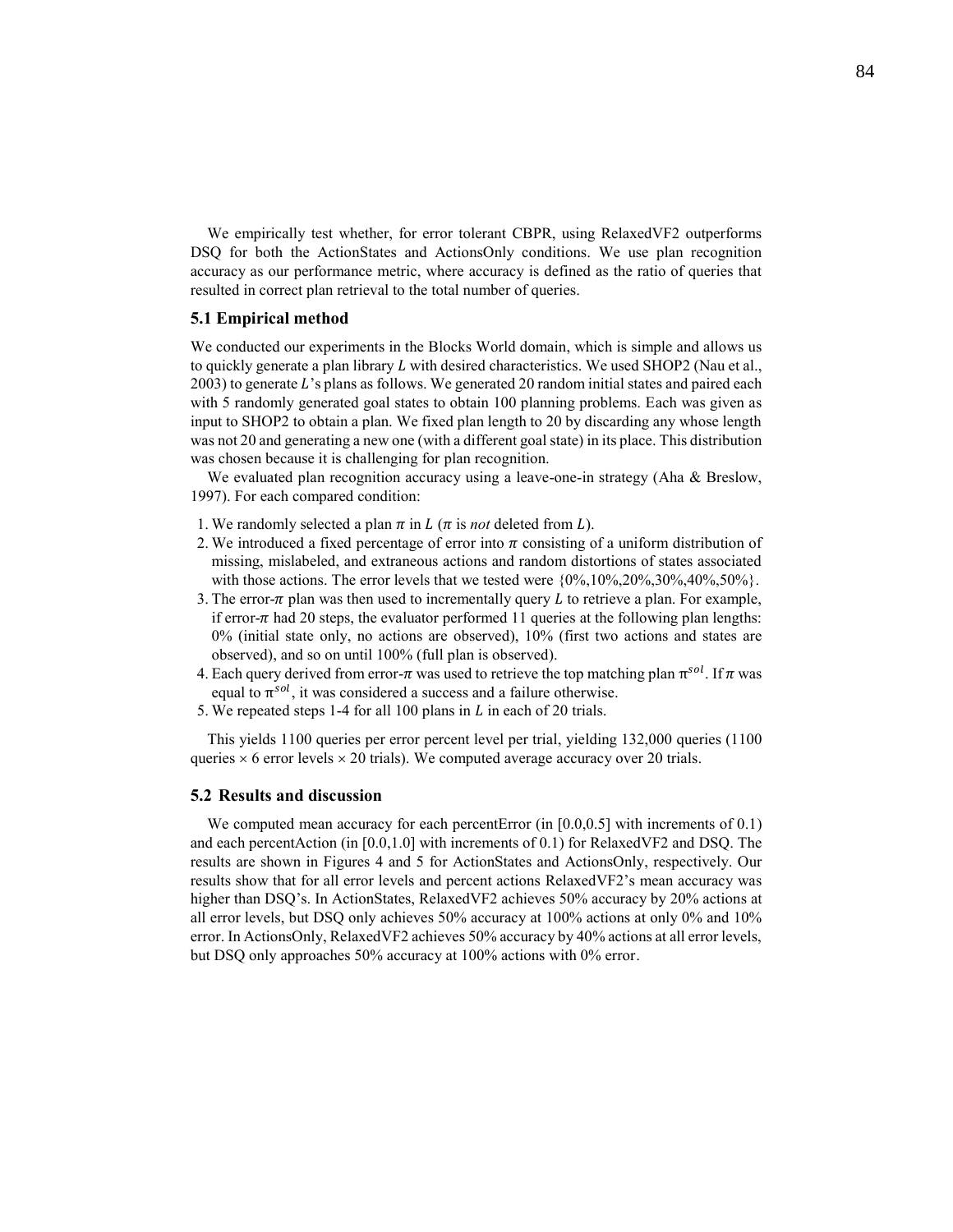

**Figure 4:** Mean plan recognition accuracy for the ActionStates conditions



**Figure 5:** Mean plan recognition accuracy for the ActionsOnly conditions

We conducted a one-way ANOVA test to compare the effects of percent Actions (0%-100%), percent Error (0%-50%) and the matching algorithms (RelaxedVF2, DSQ) on accuracy. There was a significant effect on accuracy at  $p < 0.05$  with respect to the matching algorithms  $(F(1,17)=18687550.204, p=0.0)$ . This analysis shows that RelaxedVF2 significantly outperformed DSQ, which lends support to our claim.

DSQ performs considerably worse without state information because the ASGs become much smaller. The degree sequences across the partitions of the smaller graphs will yield similar values, preventing DSQ from disambiguating the different plans.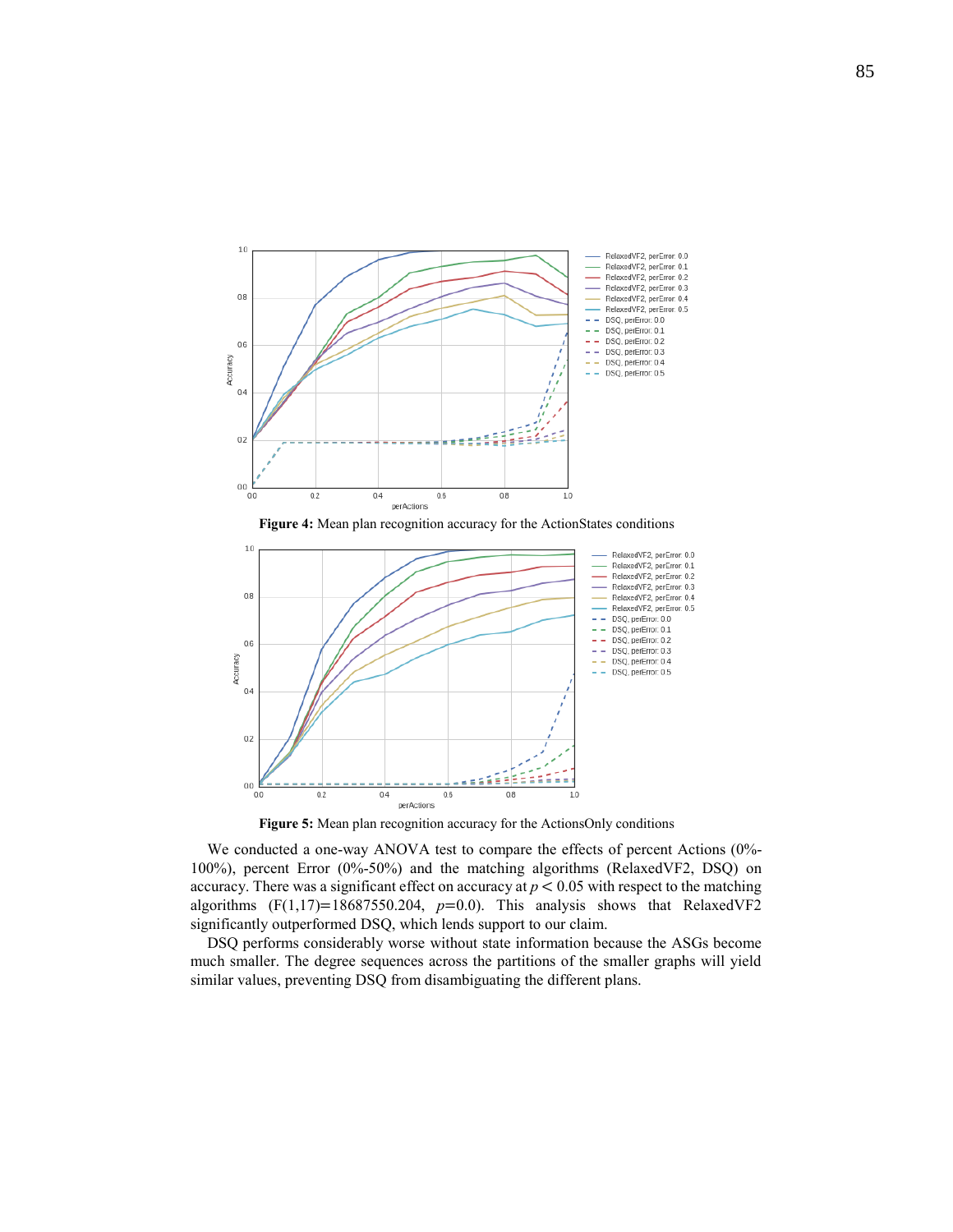Surprisingly, accuracy decreased around 80% actions in RelaxedVF2 in the ActionStates condition (Figure 4). As the error level increases this dip occurs earlier. We hypothesize that the more densely connected graphs resulting from additional action-state information causes these graphs to more closely resemble each other, thus reducing recognition accuracy. We plan to investigate this in future work.

Given that RelaxedVF2 is an exact graph matching algorithm and DSQ is an approximate algorithm, DSQ should have a significantly shorter runtime. In this study, RelaxedVF2 had a mean runtime (in seconds) of 0.121 and 0.045 in the ActionStates and ActionsOnly conditions, respectively. DSQ mean runtime was 0.020 and 0.019 in these conditions. We subjected the mean runtimes to a *t*-test and found the differences in the runtimes to be significant at  $p < 0.05$  for both conditions.

# **6. Summary**

CBPR under imperfect observability requires error tolerant plan-subplan matching, which requires flexible representation and matching algorithms. In earlier work we introduced the ASG representation for plan recognition and degree-sequence plan matching (Vattam et al., 2014; 2015). Although this matching algorithm worked reasonably well, there remained room for improvement. Here we presented RelaxedVF2, an alternative plan-subplan matching algorithm. It is a subgraph monomorphism algorithm, and thus affords flexibility and error tolerance in matching compared to VF2. In our empirical study we found support for our claim that, for error-tolerant CBPR, RelaxedVF2 can outperform the degree-sequence matcher, at least for the paradigmatic domain we studied.

In future work, we will investigate whether the same result occurs when using datasets from additional domains to address the single dataset limitation of our current study. We also plan to integrate RelaxedVF2 into our plan recognition architecture to complement the existing methods. We also plan to do a comparative study with other state-of-the-art plan recognizers.

#### **Acknowledgements**

Thanks to OSD ASD (R&E) for sponsoring this research. Swaroop Vattam conducted this research while an NRC post-doctoral research associate at NRL. Keith Frazer conducted this research while an NREIP intern at NRL. The views and opinions in this paper are those of the authors and should not be interpreted as representing the official views of NRL or OSD.

### **References**

- Aha, D. W., & Breslow, L. A. (1997). Refining conversational case libraries. *Proceedings of the Second International Conference on CBR* (pp. 267-278). Providence, RI: Springer-Verlag.
- Bergmann, R. (2002). *Experience management: Foundations, development methodology, and Internetbased applications*. Berlin, Germany: Springer-Verlag.